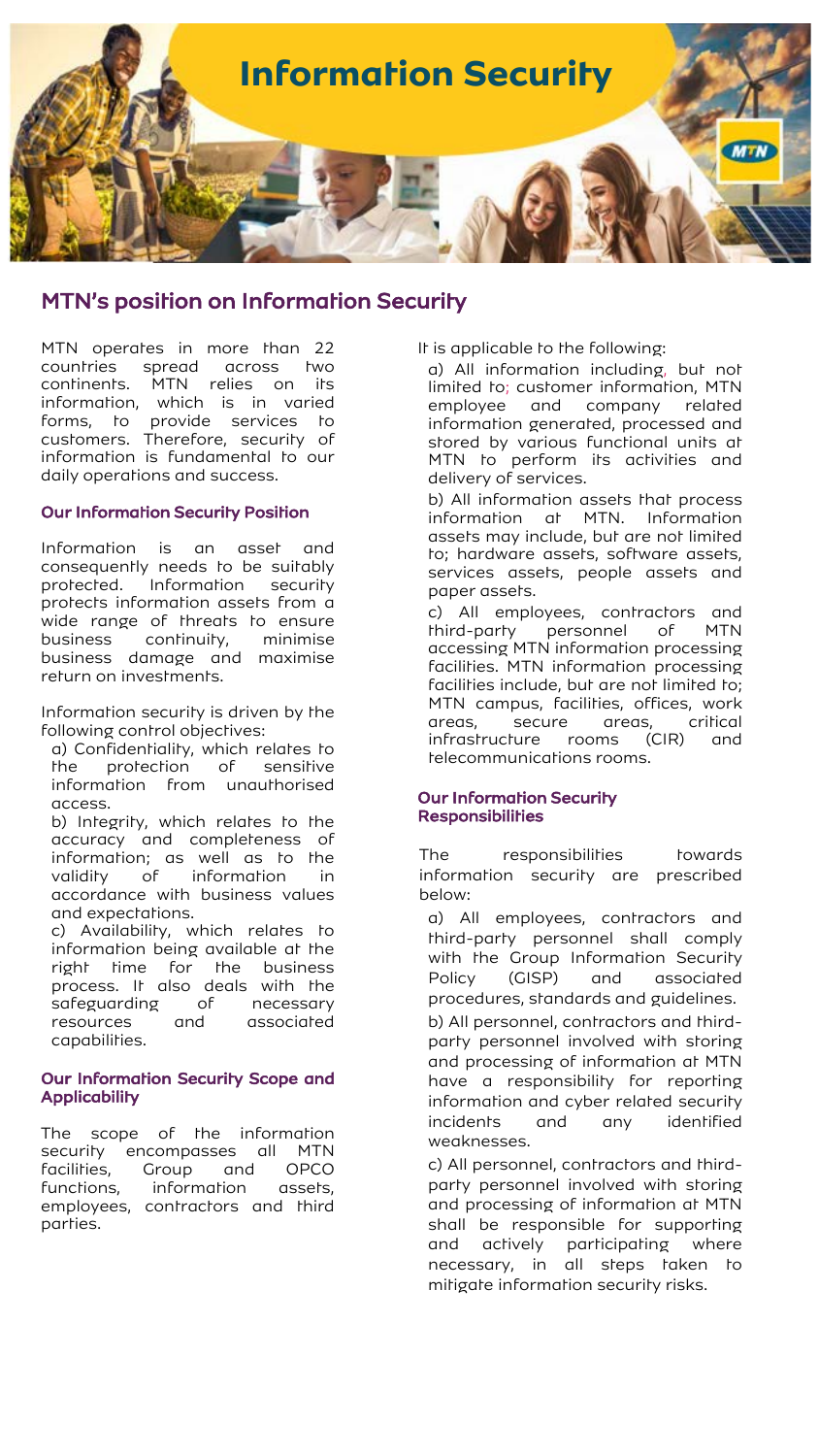

# MTN's position on Information Security

### Our Information Security **Organisation**

The GISP defines appropriate responsibilities, authority and relationships to consistently implement and manage information security in MTN. The information security organisation has representation from all business and relevant supporting functional units to ensure a structured coordination of information security related activities.

#### Our Asset Management Policy

The Asset Management Policy specifies the importance of information/information assets including identification of the asset owner, asset classification and determining confidentiality, integrity and availability ratings of the assets.

## Our Human Resources Security

Information assets shall be<br>physically protected from profected from unauthorised access, misuse, damage and theft. The MTN campus and information processing facilities shall be adequately protected from physical and environmental threats.

## Our Physical Security

Information assets shall be physically protected from unauthorised access, misuse, damage and theft. The MTN campus and information processing facilities shall be adequately protected from physical and environmental threats.

#### Our Operations Security Policy

The Operations Security Policy establishes appropriate controls that need to be implemented to prevent unauthorised access, misuse or failure of the information systems and equipment and to ensure confidentiality, integrity and availability of information that is processed by or stored in the information systems, applications, equipment and network devices.

#### Our Communications Security Policy

The communications security policy caters to the implications associated with using network services including communication between MTN OPCOs, third parties and on-line transactions among others.

## Our Access Control Policy

a) The Access Control Policy defines the controls that need to be implemented and maintained to protect information assets against unauthorised logical access that poses substantial risk to the organisation.

b) Access to information /information assets, information processing facilities, systems, applications equipment and network devices shall be restricted as per the valid business requirements, user's job responsibility and information security requirements. Formal procedures shall be in place to control the allocation of access rights.